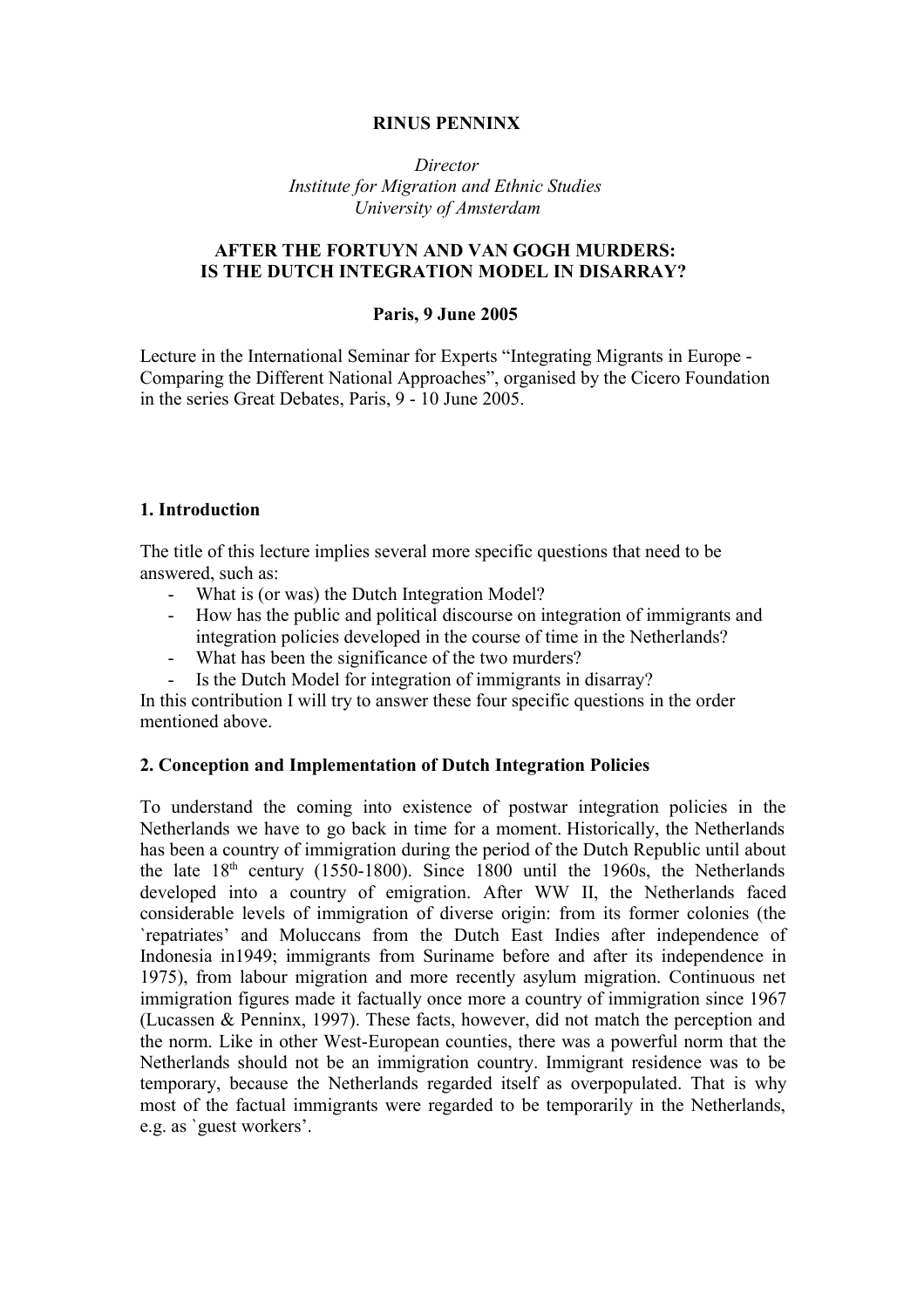This ambivalence created a tension between the norm of not being a country of immigration and the fact of increasing immigration and permanent immigrant residence in the 1970s (Entzinger, 1975). It expressed itself most dramatically in a series of terrorist acts in the 1970s (a school-kidnapping, two train hijackings) by youngsters from one particular immigrant group, the Moluccans. This small group of ex-soldiers from the colonial army in the former Dutch East Indies had arrived in 1951 in the Netherlands and by then had been 'temporarily' in the Netherlands for about 25 years. These acts served as focus-events, drawing attention to their position in the Netherlands and setting in motion a policy revision (Köbben, 1979).

The impetus to introduce a new integration policy for all immigrant groups came in the late seventies by a report of the Scientific Council for Government Policy, called `Towards a general Ethnic Minorities Policy' (WRR 1979). This advice to the government depicted the untenable situation caused by the assumption of temporary stay and the practice of long-term stay of most immigrants and its unintended consequences. Standing policies were shown to be inadequate and the report argued for a policy revision that would recognise the permanent residence of particular immigrant groups and lead to a policy aimed at the integration of these groups. And indeed, in 1980, 1981 and 1983 policy documents were written and discussed that formed the basis for a completely different policy called Ethnic Minorities' Policy (Ministerie.. 1980, 1981 and 1983). The Netherlands was hereby one of the first Western-European countries to develop such an integration policy, Sweden being the first one in the mid 1970s.

The main principles of the new EM-policy can be summarised in three points: 1) The policy aimed to achieve equality of ethnic minorities in the socio-economic domain, inclusion and participation in the political domain and equity in the domain of culture and religion within constitutional conditions and to the extent feasible. 2) It was targeted at specific groups that were regarded to be in danger of becoming distinct minorities by the combination of their low socio-economic situation and their being perceived as culturally different from mainstream society. This implied that it was not an immigrant policy *per se*: not all immigrants, but specific groups of low class immigrants, plus some native underprivileged groups were the target groups of the EM-policy: guest-workers, Moluccans, Surinamese and Antillians, refugees, gypsies and caravan dwellers.

3) The EM-Policy should cover all relevant domains and ministries, and be anchored strongly in the governmental organization. The Ministry of Home Affairs was appointed as the coordinating ministry. Substantial specific financial means were made available at the national level for the policy and an elaborate system of monitoring was put in place.

What did the EM-policy mean in practice in its implementation? I will outline some of the major elements in three domains. The first is the *legal-political domain* that formulated `inclusion and participation' as its aim. Four elements of policy are important here. The first is that the full legislation of the Netherlands was scrutinized on discriminatory elements on the basis of nationality, race and religion (Beune & Hessels 1983) and many changes were made. Anti-discrimination legislation was reinforced and a structure for reporting and consultation established.

Secondly, active and passive voting rights for alien residents were introduced in 1985. This has led to direct political participation at the local level and in larger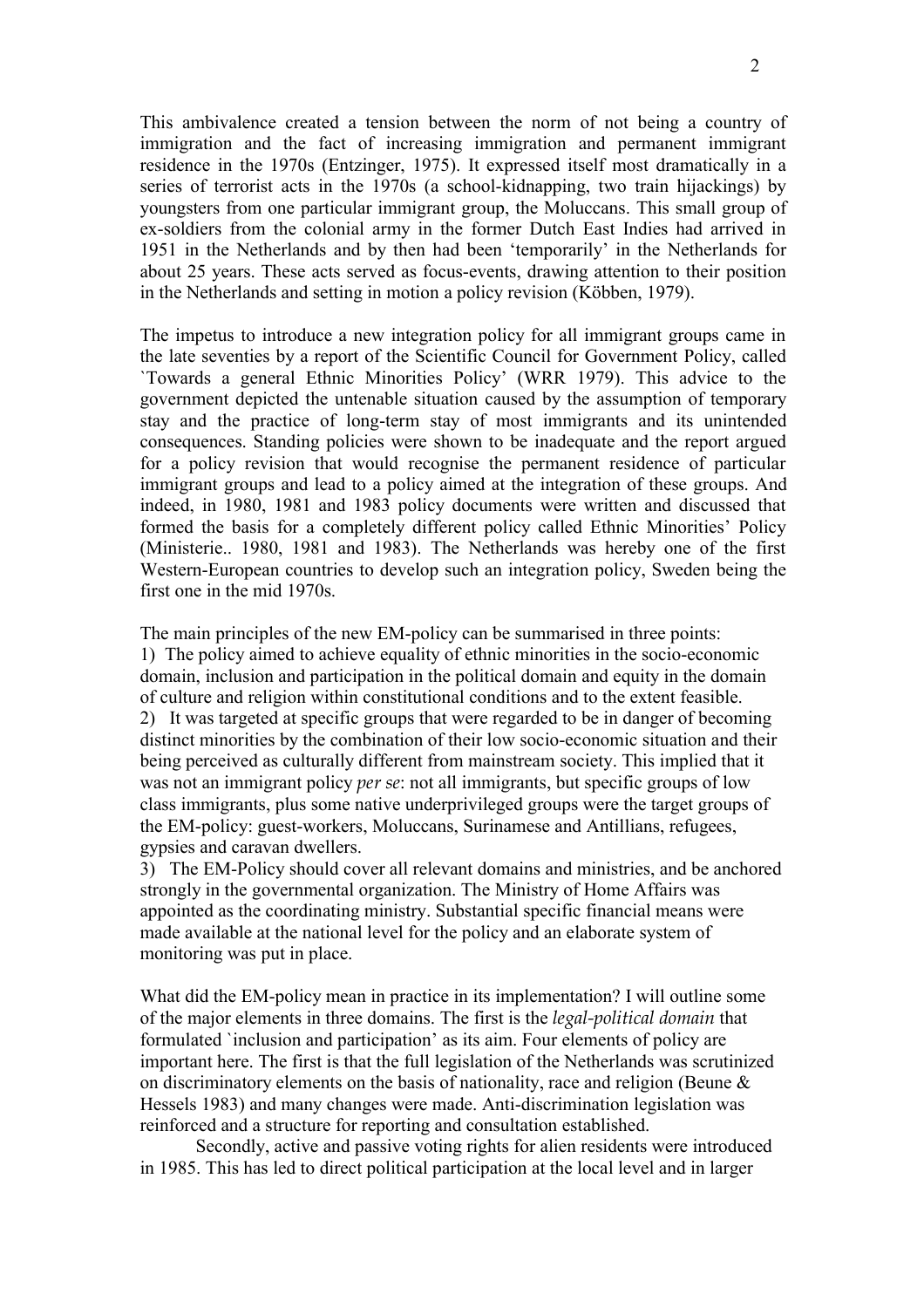cities significant numbers of city council members are of immigrant background nowadays. Moreover, the introduction of local voting rights had a profound (and at that time unforeseen) effect on the national level in the course of time: the Labour Party's initial success to attract the new local immigrant vote seduced other parties to look also for candidates from immigrant background. The result – 15 years later - is that some 8% of MP's in Dutch Parliament are of immigrant background (born abroad, naturalized citizens) distributed over all parties.

Thirdly, the Dutch nationality Law was changed in 1986 to include more elements of *ius soli*, thus making it much easier for alien immigrants to become Dutch citizens. Next to that the practice of condoning double nationality was actively introduced since  $1992<sup>1</sup>$ . The consequence was that naturalisation peaked in the nineties. By way of example: by now more than 2/3 of all immigrants of Turkish origin in the Netherlands have Dutch citizenship.

Fourthly, in the course of time a consultation structure for all target groups of minorities' policy was established that should give these groups a voice in matters that regard their position in society. 2 There was furthermore the idea that immigrant organizations would be important both internally for individuals within groups, but also for integration activities, bridging between immigrants and the larger society. Subsidizing such organizations both at the national and local level, and trying to engage them in integration efforts became an important strategic aspect of policy implementation. This basic assumption, however, is strongly put in doubt in recent political debates and governmental support for organizations is waning.

In the second, the *socio-economic domain* three themes were key: the labour market/unemployment, education, and housing. Let me very succinctly review the implementation of policies in these fields.

Firstly, EM-Policies combating the high *unemployment* has turned out to be the most problematic part of policies. Since the 1960s the influence of government on labour market has decreased and governmental authorities had not real instruments to steer the distribution of scarce jobs. Efforts to influence that distribution in the free market took initially the form of a voluntary agreement between employers and workers' unions to strive for more jobs for immigrants: it turned out to be symbolic paperwork only. Then in the beginning of the 1990s a soft law was introduced, inspired by the Canadian Employment Equity Act, that obliged employers to report on the ethnic composition of their work force and stimulated to make plans for more balanced recruitment. It turned out to be a symbolic law and implementation has been erratic (Jonkers 2003). The only real forceful instrument that the government used in the period 1986 – 1993 was an affirmative action plan for national and local governmental employers. That was effective in the sense that the percentage of government employees of immigrant background rose significantly in that period. All in all one has to say that EM-policies for the labour market have been weak and ineffective, simply because of the lack of powerful instruments. The interesting thing is that the high unemployment of immigrants in the 1980s and early 1990s was solved

<sup>&</sup>lt;sup>1</sup> This policy was redressed in 1997 when a proposal to anchor that policy in the Law on Naturalisation was rejected. Legal provision remained the same as before (dual nationality remained possible as an exception), but the lenient practice of application changed.

<sup>&</sup>lt;sup>2</sup> In 1985, a National Advisory and Consultation Body (LAO) is established, in which the most important minority organizations are represented. The LAO was to advice government on issues of immigrant integration, and to be consulted in the context of administrative issues related to the integration policy. In 1997, the LAO was replaced by the LOM, the National Consultation Body for Minorities. This meant that its advisory function was decreased whereas its role changed more into that of a consultative body.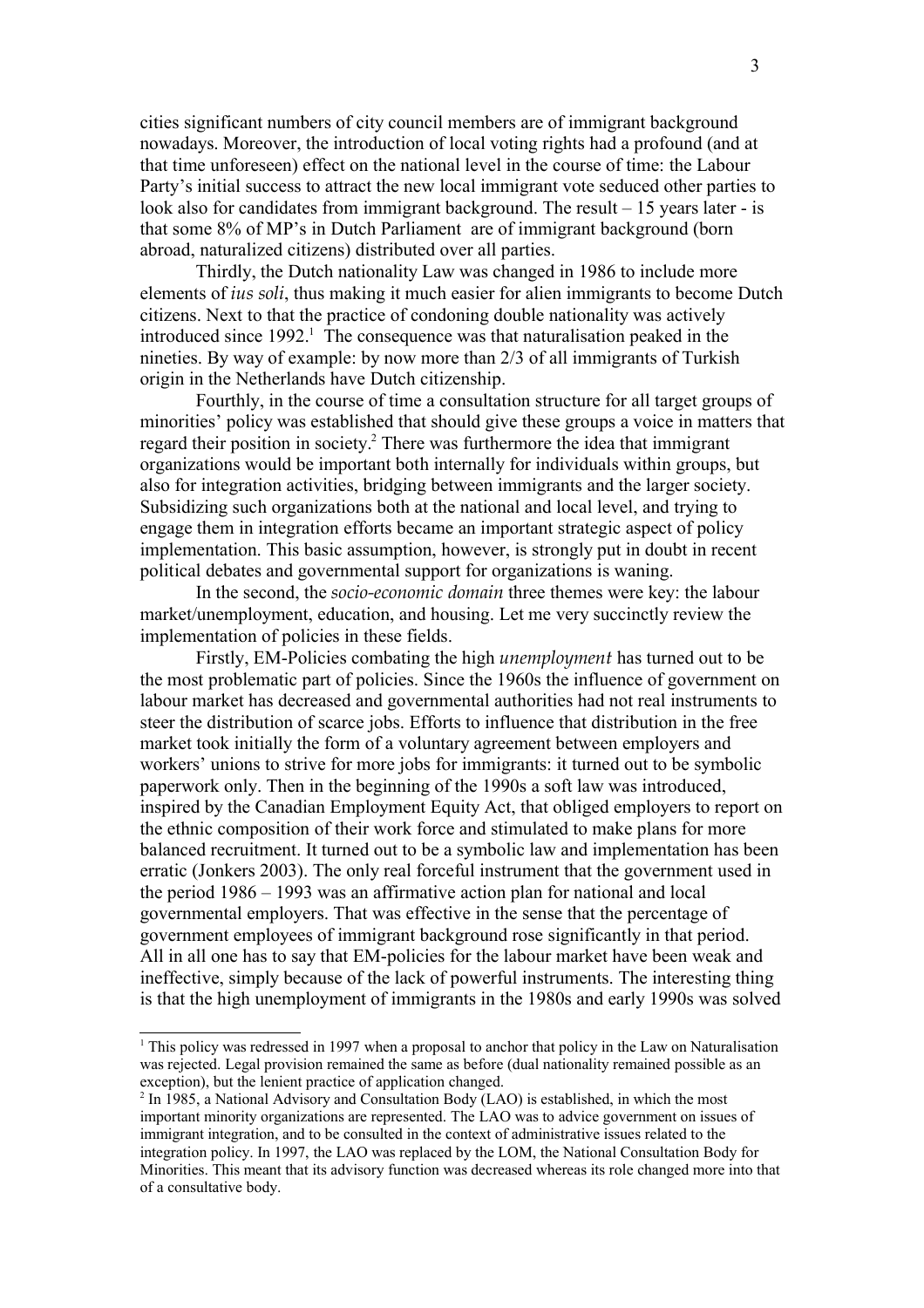to a great extent by the market itself: the continuous booming of the Dutch economy, particularly in the second half of the 1990s, led to a sharp decrease of general and immigrant unemployment and even to clear labour shortages in certain sectors at the turn of the century (SCP 2001b). It was the market that brought down the unemployment rate of immigrants of between 30-40 % to below 10 % in 2001.

Policies in the domain of *education* have been an important part of minorities' policies from the beginning. Actually by far most of the specific financial resources have been spent in this domain. By far most resources have been spent on measures to compensate arrears of immigrant children in the regular educational system. That was done by a point system in which schools received significantly more money for children of immigrant background than they did get for standard middle class native pupils. Immigrant and minority children were rated at 1,9, while native children of low socio-economic background were rated at 1,25 and the standard was 1. A recent proposal of the Minister of Education proposes to abolish the specific high rating for minority children altogether and shift the extra financial means to the general category of pupils of low socio-economic background.

Apart from this general financial assistance to schools also a relatively small part was dedicated to specific measures: education in their native language and culture. This part has been problematized in the course of time: in the nineties it was perceived more and more as ineffective and even counterproductive. So first it was taken out of the regular program, and recently it has been abolished altogether.

A specific feature is the rise of state-subsidized Islamic and Hindu schools since the end of the 1980s. Their establishment was the consequence of existing laws, allowing denominational schools to qualify and obtain state funding. Such initiatives were taken by the elite of immigrants, not in the least to avoid `black' public schools. Results of these schools turn out to be quite satisfactory, but they are looked at increasingly with suspicion nowadays.

Looking over the long term at the results of immigrant children in the educational system strong arrears of immigrant children have been shown by monitoring reports time and again over a long period. An important factor has been the continuous inflow as a consequence of family reunification. It was only in the late 1990s that reports started to show significant better results: more children in higher forms of secondary education and recently also a strong increase in Universities and higher professional education (SCP 2001a).

Policies in the domain of *housing* have been among the most successful. Already in 1981 a fundamental change was introduced that allowed legally residing aliens full access to social housing, which was denied before. Given the fact that social housing makes up for the larger part of all housing in big cities in the Netherlands (a typical welfare state phenomenon) and that social housing is (supposed to be) distributed `colour blind' according to socio-economic criteria like income, this measure had very positive consequences for the position of alien immigrants in housing. One of the consequences of a colour blind distribution system was that there are no `ethnic homogenous concentrations' in quarters: immigrants of different background, and Dutch, sharing the same socio-economic characteristics live together in quarters dominated by low-rent social housing.

In *domain of culture, language and religion* the initial policies may be called `multicultural' *avant la lettre*. I mentioned language policies in education earlier, and also the recent redress of it. Developing their own culture was in the philosophy of the minorities' policies in principle left to groups and their organizations themselves, the limits of this being set by acceptance of general laws of the Netherlands. The role of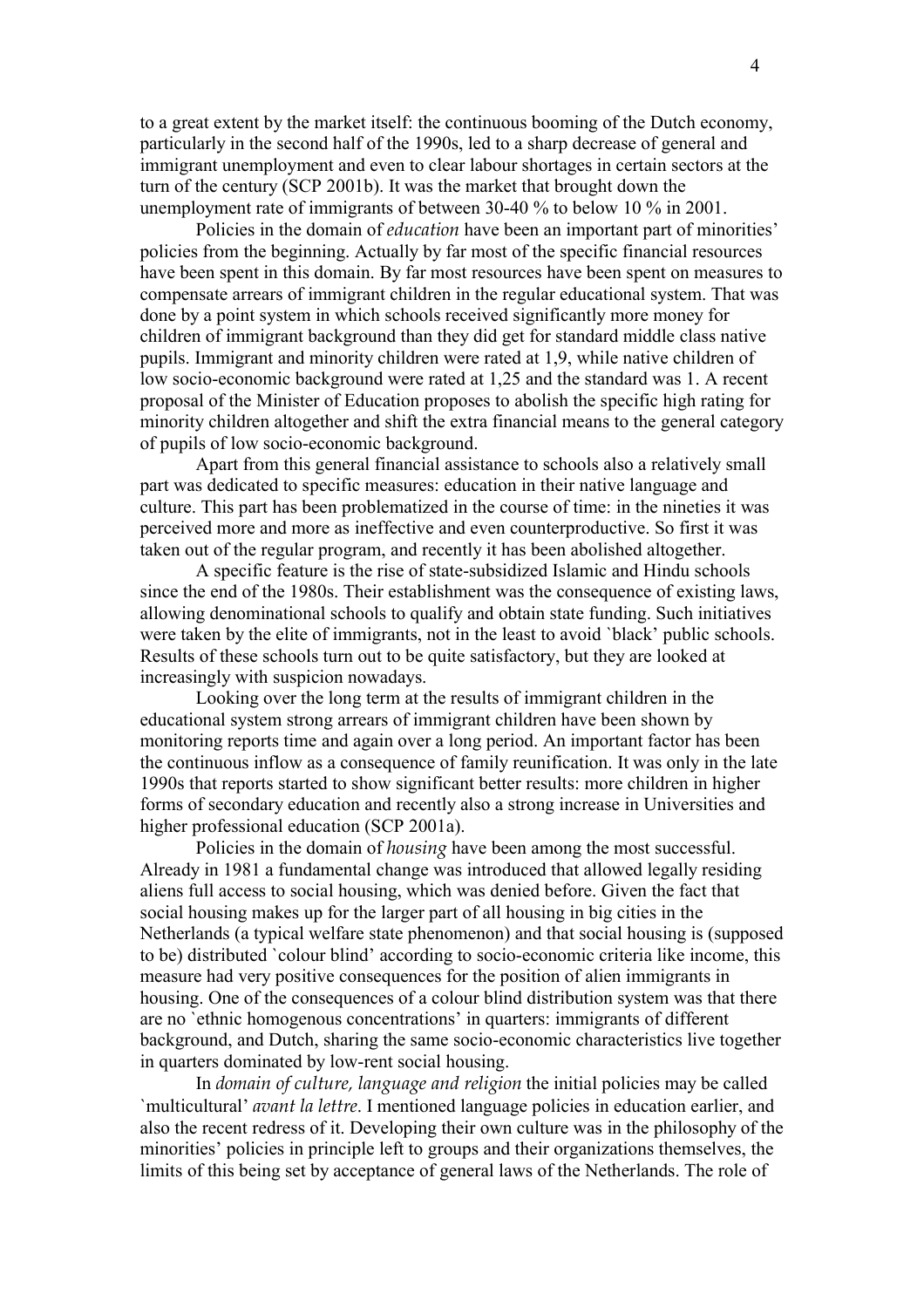the government was defined as facilitating, i.e. creating opportunities for minorities. Initially such opportunities were created in the media, for special programmes in immigrant languages. This liberal principle has been attacked in public discourse later, the argument being that `preservation of their own culture' would hinder integration of immigrants. Most of the supportive facilities did not survive as a consequence in the 1990s.

As for religion policies should be understood in the light of history. Dutch society has a particular history, that of pillarization, in which society was organized according to religious segments that each used to have its complete institutional arrangements within their pillar: own schools, workers and employers' organizations, political parties, etc. That pillarized society does not exist any more as a consequence of the strong secularization from the 1960s on, but the legal structure of it still persists in many domains. It is against that background that new religions brought into the country by immigrants could legally claim facilities such as denominational schools and broadcasting facilities on the same conditions as established religions had. The new minorities' policies in the early 1980s furthermore stressed the importance of equity and equal facilities in this field. The results was that in a time in which Dutch society increasingly secularized, and tried to rearrange the relations between State and Church in the beginning of the 1980s, Muslims and Hindu's were invited to the negotiating table, together with established churches, to formulate the new principles. The outcome was a relatively quick institutionalization of these religions on the same footing as other churches. (see Rath *et al.* 1999 and 2001). It was only in the nineties that these new institutional arrangements came under fire again.

The foregoing brief overview of policy implementation shows a mixed picture of success. In some domains policies have been successful. This holds for the legalpolitical domain where that success is expressed among others in a high rate of naturalization and a relatively strong presence of elected representatives of immigrant backgroun in the national parliament and the larger cities. It also holds for the domain of housing, where opening of the social housing system has guaranteed access for immigrants to better quality housing. In other domains, such as that of education, the picture is mixed: significant arrears remain, but also gradual improvement of the educational attainment of the second generation is visible. In still other domains, particularly the labour market, policies have been unsuccessful. Ironically, it have been market forces in the 1990s that have led to a (temporarily?) better situation. Finally, policy in the domain of culture and religion has become the most contested part of policies.

What can we on the basis of this brief description conclude about the `model' of (early) Dutch integration policies and its conception? Firstly, it has to be noted, that the shift of policy towards integration in the early 1980s did not imply that the permanency of immigration as such was recognized; the post-war immigration of certain groups was seen as a historically unique event and further immigration was to be restricted or prevented. Secondly, from its main principles it transpires that the EM-Policies were conceived strongly from a welfare state philosophy. EM-Policies of the early 1980s can best be characterised as an integration policy according to the Welfare State Model. Thirdly, it was surely not conceived as a `Multiculturalist Model' in the normative sense that this term acquired in the course of the 1980s and later in integration theories. The term `multiculturalism' does not appear in the original policy documents and the term multicultural society only a few times, indicating the increasing divers composition of cities and the country. The EM-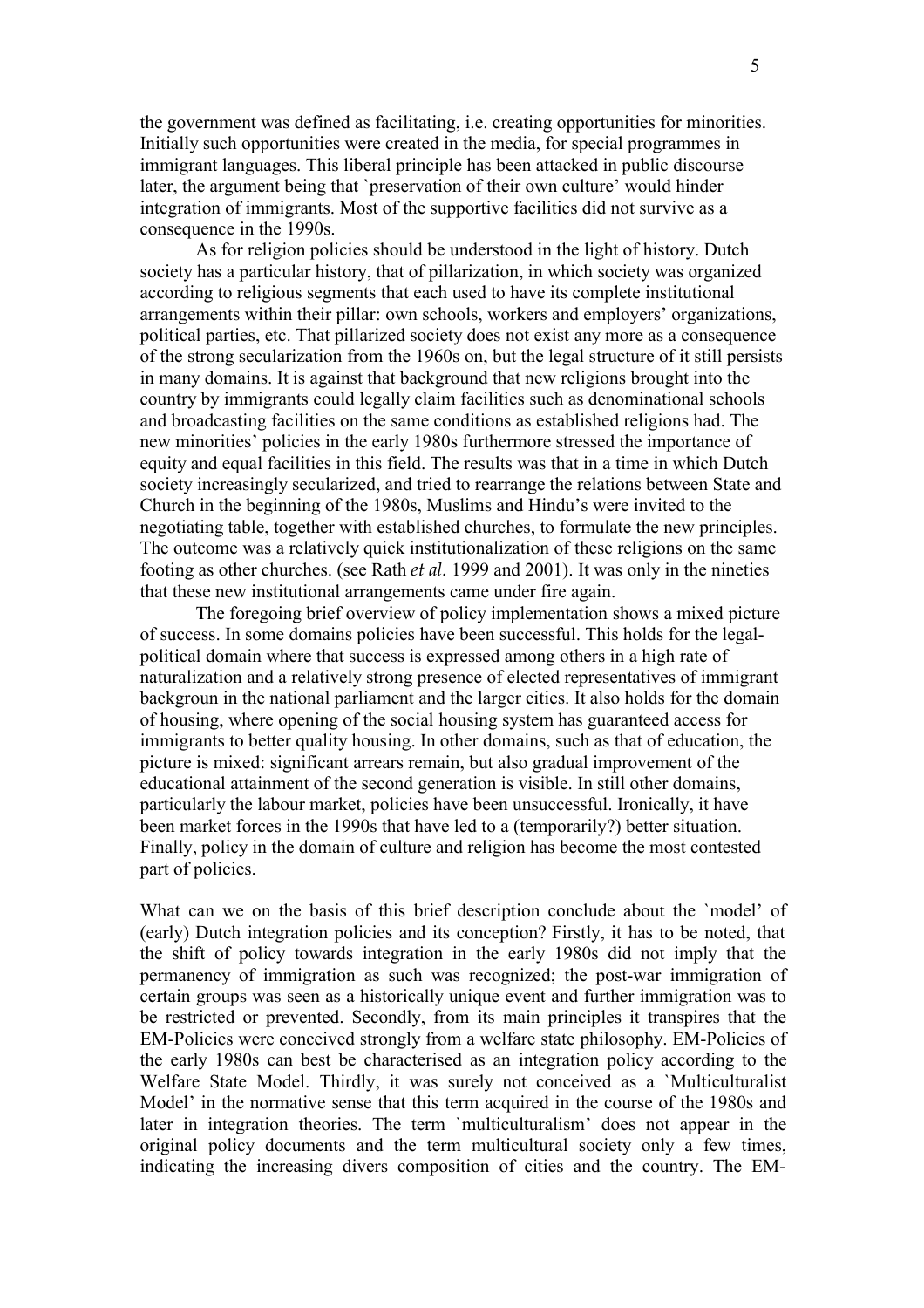Policies could be called `multicultural *avant la lettre*' in the sense that it formulated the aim of `equity in the domain of culture and religion within constitutional conditions and to the extent feasible'.

It has also become clear in the description that the hightime of EM-policy has been the decade of the 1980s. Already in 1989 a new Report of the Scientific Council for Government Policy (WRR 1989) was published, this time explicitly asked for by the government that was not satisfied with the results of policies. In this report the first strong critique on the EM-policy was formulated. Briefly stated the message was that there was too little progress in two crucial domains of policy: labour market and education. An interpretation was added to this: too much attention was given to (multi) cultural aspects and subsidizing organizations, suggesting that that could hinder individual participation in education and labour market rather than enhance it. The advice was consequently: more efforts should be made in the key areas mentioned, and in a more compulsory way. `Obligations of migrants should be more balanced with the extended rights', and policies should focus less on cultural rights and facilities.

The direct effect of this new diagnosis on policy was limited in the sense that policies did not change immediately (Ministerie..1990), but the seeds for a different conception were sown, to grow later. A first distinct change in policy focus and policy goals is to be found in a new policy document, the Contourennota, of 1994 (Ministerie.. 1994). In this document a renewed 'Integration Policy' with a more 'republicanist' character was adopted, focusing on 'good citizenship' of individual immigrants. The main policy goals were now to promote equal participation of immigrants in the socio-economic sphere, in housing, education and labour, and to facilitate the initial integration of newcomers by providing civic integration courses. This new instrument for integration was developed at the local level in a number of cities in the Netherlands: reception courses for newcomers who should be given a toolkit of Dutch language training and information on the functioning of important institutions in Dutch society. Local policy makers felt the urge to provide these tools to all newcomers who needed it, and developed it systematically in their cities. This instrument was taken over by national policies later and the WIN-law of 1998 made it national reception policies.

Han Entzinger (2003) signals a new 'turning point' in Dutch integration policy after the turn of the millennium. He finds a growing emphasis on communitarian values in relation to immigrant integration demanding a greater extent of adaptation to Dutch norms and values. Some observers characterise the recent changes in Dutch policy as laid down in the 'Integration Policy New Style' (Ministerie.. 2004) even stronger: as a turn towards 'assimilationism'.

To conclude: the answer to the question what the Dutch integration model is, proves not to be an easy one. My appreciation is that the initial Ethnic Minorities' Policy was essentially a welfare state model, combined with a group-based emancipation principle. That model had a chance to institutionalize itself for more than a decade. Policy shifts from the mid-1990s have changed the policy discourse significantly. Policy practice, however, changes less quickly and less pervasively than the discourse may do. The consequence is that the Netherlands has a mixed model in which still many elements of the initial EM-policy are present, that has changed partly its aims and focus, but most significantly has changed its discourse and tone.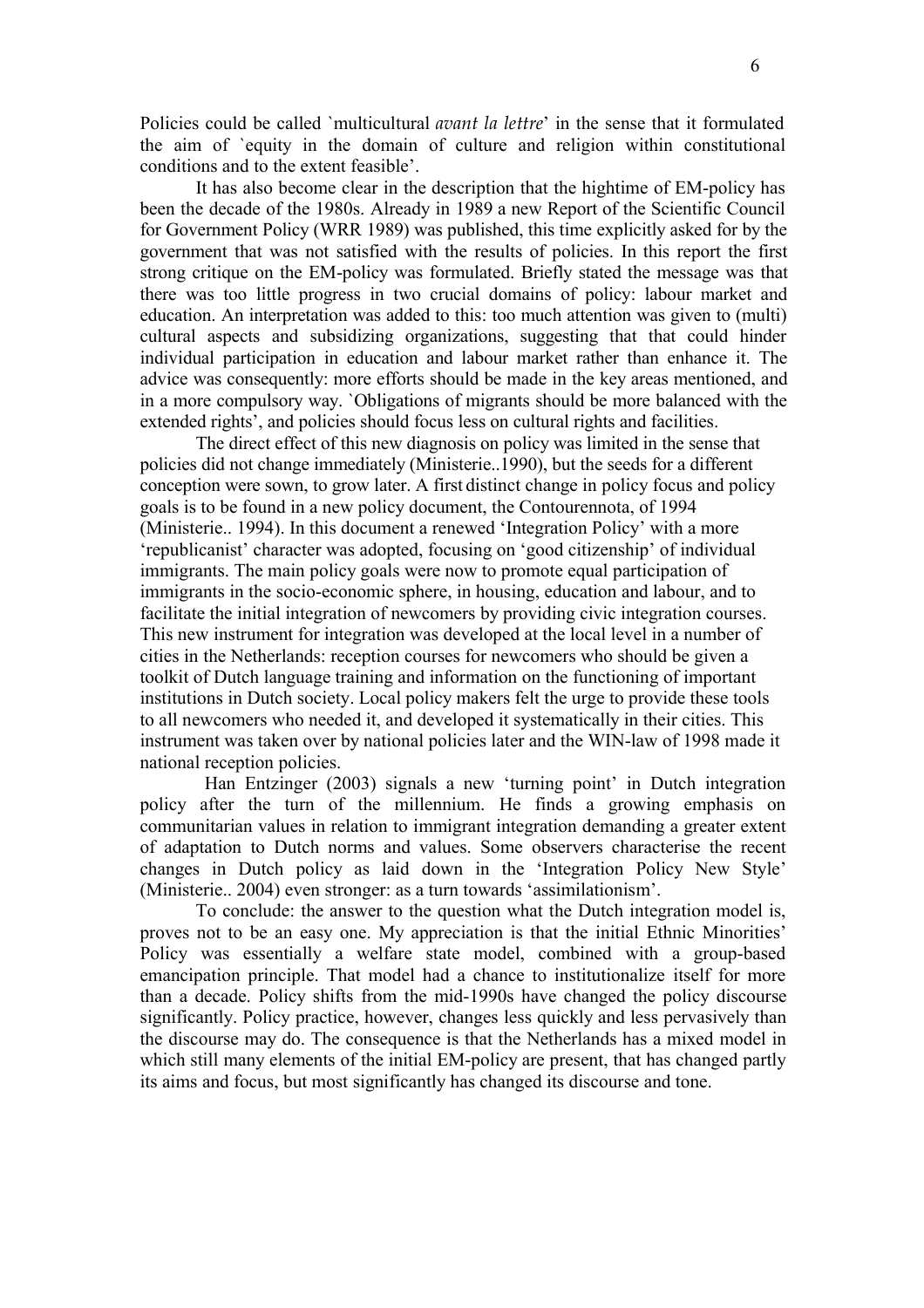#### **3. Changing Political Discourse: From Depoliticization to Polarisation**

Let us now turn to our second question: How has the public and political discourse on integration of immigrants and integration policies developed in the course of time in the Netherlands? The new Ethnic Minorities' Policy of the early 1980s received wide support at that time. A broad political consensus among the elite of all political parties endorsed the new policy. That consensus was symbolized by the fact that a right wing Liberal/Christian-Democratic government coalition appointed a socialist (of the oppositional Labour Party) as head of the Coordination Department within the Ministry of Home affairs.

This consensus did not mean that there were no diverging conceptions about integration among parties, as Fermin (1997) showed. Such diverging conceptions, however, were not explicitly played out. Conflict avoidance and depoliticization were dominant in this domain at that time (Hoppe 1987). There was a gentlemen's agreement among the elites of the main political parties not to raise the immigrant issue. Issues of immigration and immigrant integration were rather resolved through technocratic compromise (Rath, 2001), resorting to science-based policy advice as a motor of policy development, and by co-opting ethnic elites (Guiraudon, 1998), or involving ethnic leaders in special advisory bodies to ensure a broad consensus. This depoliticization also took an active form: when in the early 1980s, several extremeright parties had managed to enter local and national political arenas, this led to a '*cordon sanitaire*' against extreme-right parties that wanted to 'play the race card'.

Especially during the 1980s, immigration and integration issues were effectively depoliticised, providing stability to the Ethnic Minorities' Policy. However, in the early 1990s, the public and political debate started to change. Three major factors account for this change. Firstly, already at the end of the 1980s a feeling of disappointment was felt with the results of the EM-policy. The discontent focused specifically on the absence of progress in the domain of labour and education. The second report of the Scientific Council (WRR 1989) defined this failure predominantly as a consequence of too liberal policies in the cultural and religious domain. The suggestion of the 1989-report was consequently that policies should be less on culture and religion, and less on immigrants as groups, and at the same time be more obligatory and focus on the individual level in the domains of work and education.

Secondly, Frits Bolkestein, leader of the Liberal Party and of the opposition in Dutch parliament added a new element in his statement in 1991 on Islam. Apparently inspired by Huntington's Clash of Civilisations he suggested that Islam was a threat to liberal democracy and a hindrance for integration of immigrants and that immigrant integration should be handled with more courage. Bolkestein political message was of a completely different kind than before<sup>3</sup>, although the practical consequences that Bolkestein saw for his thesis were not as far reaching as others would claim later.<sup>4</sup>

Thirdly, the public and political discourse in the nineties on immigration in the nineties became dominated by what I would call the asylum crisis. Asylum seekers

<sup>&</sup>lt;sup>3</sup> Earlier tensions around the Rushdie Affair and Golf War had been solved typically the Dutch way: the minister of Home Affairs calling all leaders of Islamic organizations to the ministry and giving them a double message: 1) we have rules for disputes that muslims should respect, so no fatwa's and book burnings, and 2) if you are threatened because you are a muslim, we will protect you!

<sup>&</sup>lt;sup>4</sup> In practice he pleaded for a 'liberal Islam'. For example, he took the initiative to bring a liberal interpreter of Koran and Islam as professor to the University of Amsterdam.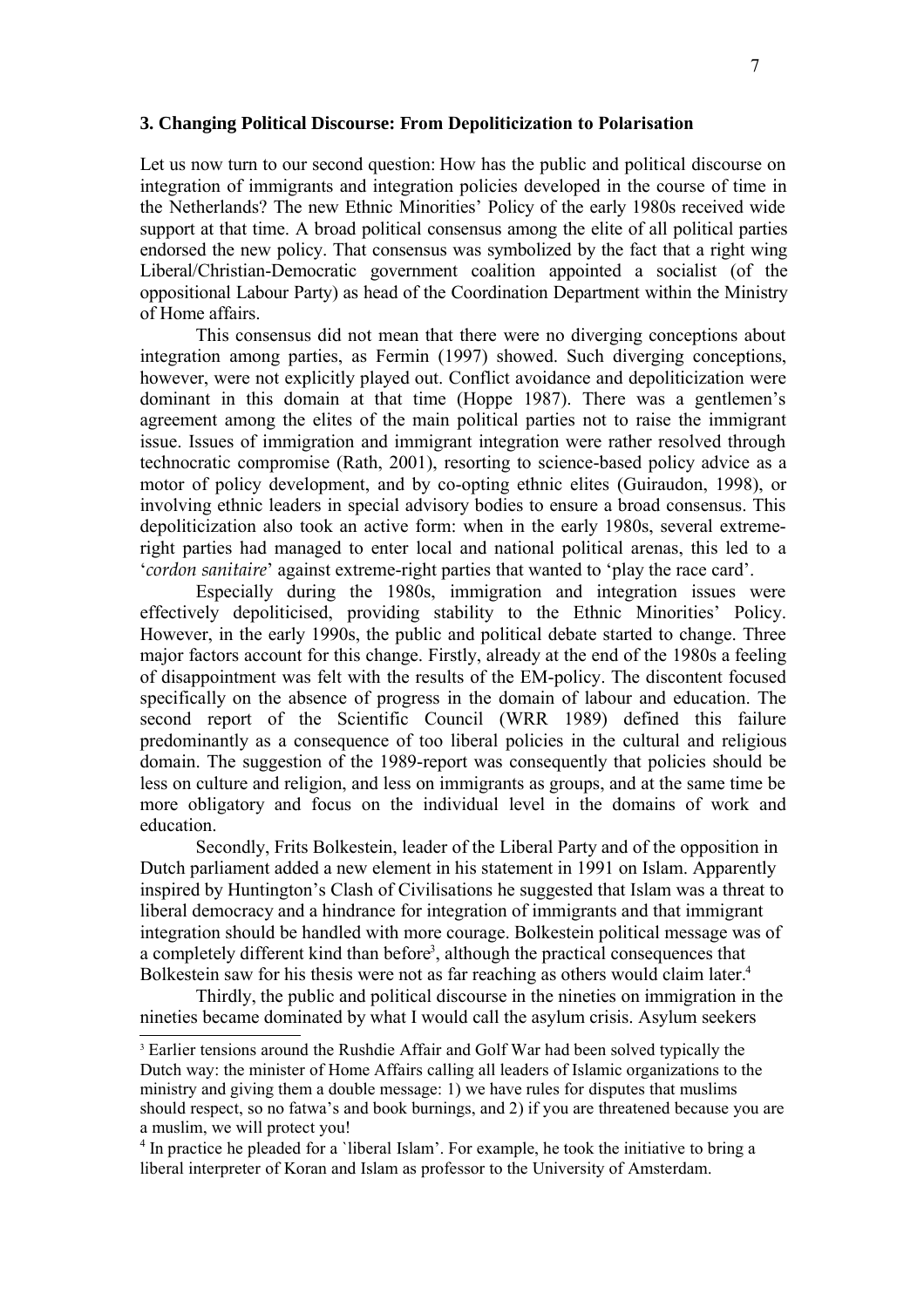from all parts of the world had started to apply in the Netherlands already since the middle of the 1980s, but it was particularly in 1993, briefly after Germany had changed its lenient asylum policies, that asylum peaked to a number of 53.000 applications in one year. The initially very friendly asylum reception had been changed already in the late 1980s to a sober system of reception, but by 1993 both the reception and handling of evaluation procedures got completely jammed. Years of attempts to reform asylum procedures followed, but the crisis did not cease. The number of applicants in limbo for years, not allowed to work or to follow education, increased. The number of asylum seekers denied refugee status, but not sent back, increased and swelled the ranks of illegal residents. This happened exactly in a period in which measures were taken to exclude illegal residents from all facilities of the welfare state through introduction of the linkage law that required civil servants to check for legal residence before service could be delivered. All this resulted in the public feeling that not only `integration policies did not work', but additionally that `it could not work, since there was no control any more on immigration and admission. Increased marriage migration to the Netherlands, hotly debated somewhat later, added to this feeling of policy being out of control. Paul Scheffer, a former collaborator of the scientific bureau of the Labour Party, brought much of this discontent together in an essay in 2000, published in a leading Dutch newspaper under the ominous title `The Multicultural Disaster' (Scheffer 2000). In the eyes of public opinion the socalled failure of integration and of policies had become a fact.<sup>5</sup>

Such a new framing woke up a 'silent majority' that was weary of `multiculturalism' but did not have the courage to speak out until then (Entzinger, 2003). In response, political parties started to take more explicit positions on these policy issues, breaking definitely with the earlier politics of depoliticization. A discourse of 'New Realism' (Prins, 1997) emerged, which tried to break with 'taboos' and engage in debate and confrontation with immigrants `as a signal that they are taken seriously'.

All elements discussed above have become stronger during the 1990s, each of them separately. It was in 2001 and 2002 that the populist politician Pim Fortuyn brought all these together. He made strong statements about the failure of integration and about Islam in particular (calling Islam a 'backward' culture). In his discourse he combined the following elements:

- a) the idea of failure of integration and integration policies;
- b) the threat of Islam, particularly fundamentalist Islam, for democracy;
- c) the accusation that the political elite (including researchers) had enhanced this failure in the past `hiding the real problems behind a curtain of political correct speech';
- d) that the victim of all this was the common (native) Dutch voter.

His populist campaign used this discourse very successfully. His party first won a great victory in the local elections of March 2002 in the second largest city of the Netherlands, Rotterdam. A few weeks later Fortuyn was murdered, just before the national elections of May 2002. Notwithstanding (or thanks to the murder) his newly established LPF-party won a landslide victory, gaining 26 out of the 150 seats in parliament.

However, the winner had been killed (by a lawyer who was strongly associated with the ecological movement) and the new party was not really a party, but rather a collection of inexperienced opportunists without a leader and party programme. The

 $<sup>5</sup>$  In 2003 this led to an official Parliamentary Inquiry on the failure of integration policies. The</sup> relatively balanced conclusions of that Committee (Tijdelijke Commissie.. 2004) were heavily criticized by many politicians when they were published.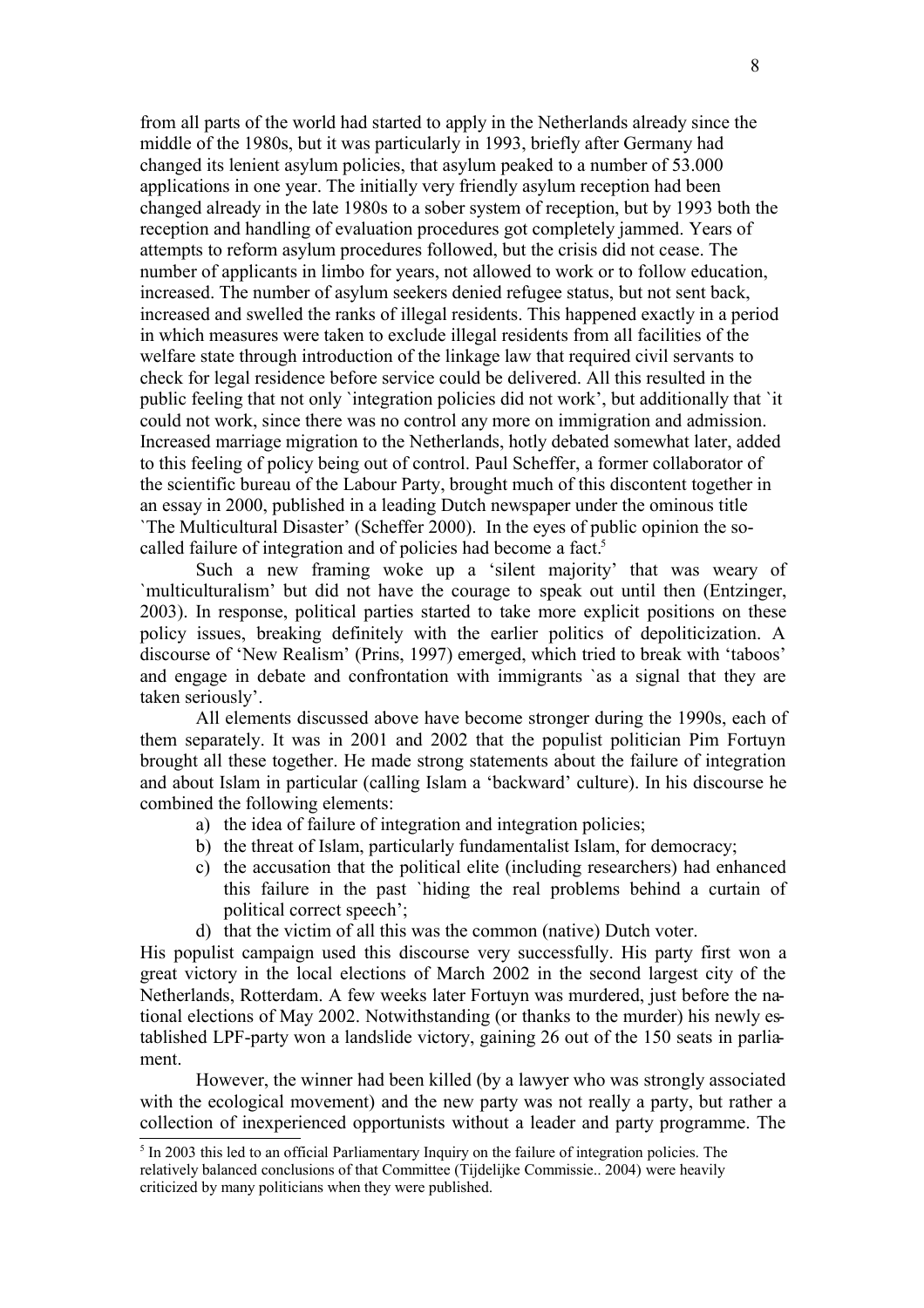new government coalition in which the LPF was one of the partners, fell within 100 days after its establishment. In the new national elections, early 2003, the LPF was reduced from 26 to only 8 seats. But the harm was done. Other political parties had to a large extent taken over the populist thinking on immigration and integration in their political programmes and a `new integration policy' was now led by a special minister for immigration and integration of the Liberal Party, Mrs. Rita Verdonk.

### **4. The Murder of Van Gogh**

On November 2<sup>nd</sup>, 2004, the popular filmmaker Theo van Gogh was killed. The murderer was a young Dutchman of second generation Moroccan origin. The murder was clearly an intended one, politically/religiously motivated, carried out by a radicalised Muslim. The letter of motivation, written in excellent Dutch, testifies to that. It was murder in daylight, *en plein public*, and the murderer was prepared to die in his struggle rather than being caught (which was prevented by good police work).

How was this assassination perceived? What meaning was attached to it? Immediately after the event two predominant ways of giving meaning (framing the murder) manifested itself.<sup>6</sup> The first framed the murder as *an attack on the freedom of speech, and thus on the basic principles of democracy*. Van Gogh was murdered because of his `straightforward statements' on Islam and Muslims, made in public broadcasting programmes and in a short film `submission' which he made in close collaboration with Ayaan Hirsi Ali, a Dutch member of Parliament of Somali origin for the Liberal Party. The film was broadcasted on Dutch public television and both Van Gogh and Hirsi Ali had been threatened for insulting Islam. (Van Gogh had used a confrontational style of portraying the `submission' of women in Islam, among others by showing naked women's bodies with Koran text written on them, as he frequently used confrontational terminology in his public comments on Islam, for example by using the word `goat-fuckers' to indicate Muslims). This framing of the murder as a threat to democracy confirmed the earlier thesis of Bolkestein that Islam and democracy were irreconcilable. It also tended to confirm Fortuyn's thesis of Islam as a `backward religion'. In short, Islam as a religion became suspect. The second framing exposed the murder as *the ultimate evidence of the failure of integration of immigrants and integration policies*, in particular of Muslim immigrants who segregate themselves, and are allowed to do so in Islamic schools, who import intolerant and fundamentalist imams, etc.

These interpretations did not come from the media only. Dutch politicians, particularly from the LPF and the Liberal Party (but not exclusively from these two parties) made statements to this effect. The minister for Immigration and Integration saw the murder not only as a justification for her new, more obligatory policies of integration, but also announced new measures such as closer surveillance of mosques and their imams, stricter naturalization policies, including the possibility of loss of Dutch citizenship.

The logic of these dominant interpretations led to a series of further actions and polarization. First of all, some groups affiliated to the extreme right movement, exploited the situation by attacking Islamic symbols: Islamic schools and mosques

 $6$  Hajer & Maussen (2004) have described three `frames' in the discussion on the murder. Apart from the frames `attack on the freedom of speech' and `failed integration' discussed here, their third frame is that of `the war on terror'. Indeed, this frame can easy be recognized in the discussion after te murder, but in my view that frame does not explain the murder as much as it explains the reaction (of politicians and public) to it. Hajer and Maussen rightly stress that such a frame immobilizes a soound discussion on adequate strategies.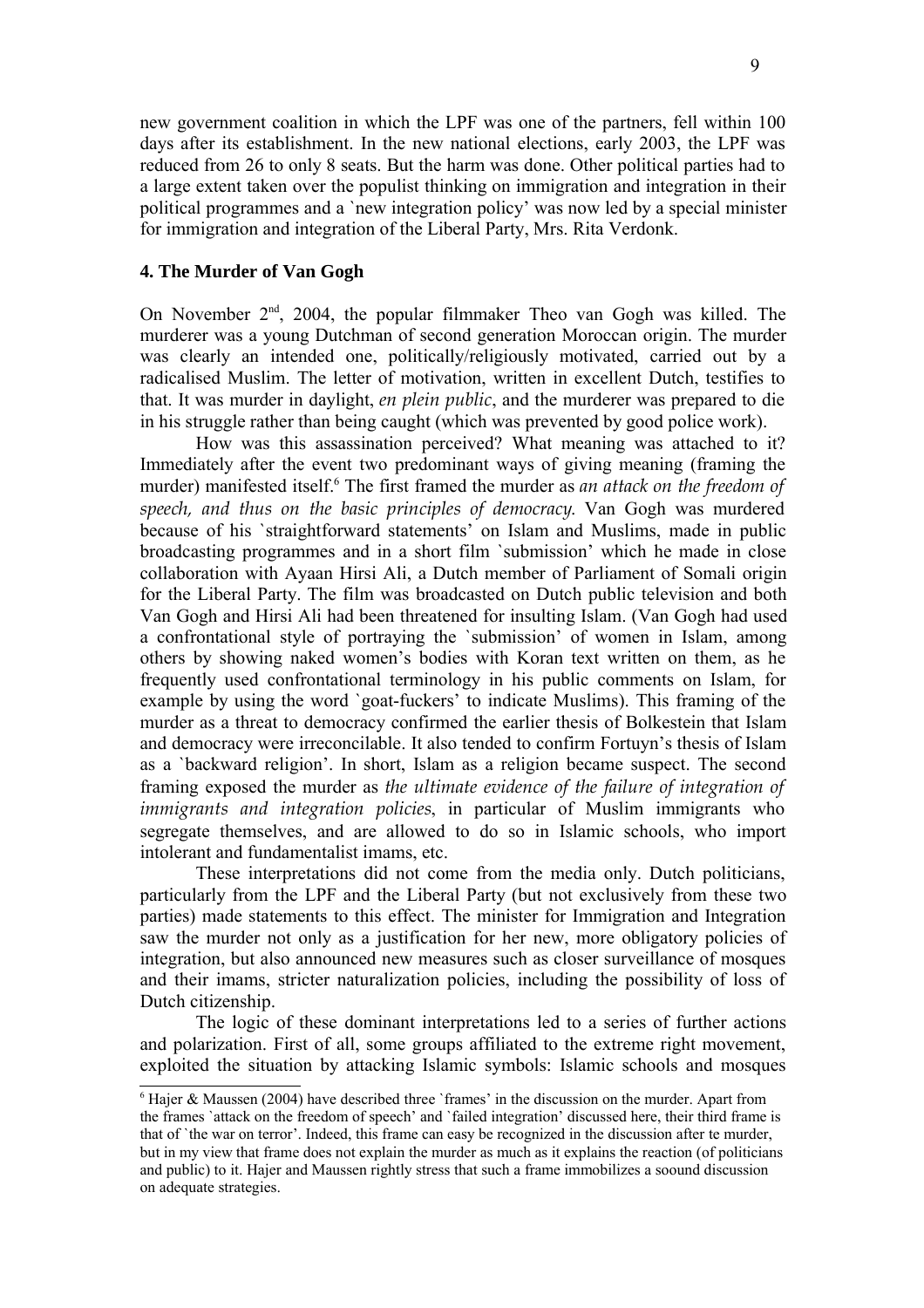were set on fire. Secondly, great pressure was put on Muslims and their organisations to distance themselves from the murder and show their loyalty to democracy, freedom of speech and integration. Representatives of Muslim communities and organisations complied to that pressure to an amazing extent. But at the same time they did not do that in exactly the terms they were asked to:

- Yes, indeed they declared themselves in favour of freedom of speech, but then not only for Van Gogh, but also for Muslims and their religious leaders.
- And yes, they were all for integration, but not for the kind that is assimilationist and demands to forget about their Muslim religion.

It was only after a few weeks that more balanced views started to appear and a bottom-up solidarity movement (as a counterweight against the verbal and physical attacks on Islam and Muslim immigrants) became visible.

How to evaluate these dominant framings in term of their reality value and their consequences for policy? My thesis is that firstly both dominant interpretations are obviously wrong, and secondly that they are bad advisor for policy. Let me substantiate these two points.

Firstly, on the interpretation of the murder on Van Gogh as an attack on the freedom of speech and democracy: yes, one can see this murder in this way, but surely not by Islam as such, but by a specific radicalised person or possibly a group of which the murderer was part. It is this strong tendency to generalize (towards Islam and the Muslim immigrants) that made this interpretation dangerous. Prejudice towards Islam and Muslims behind this becomes clear, when we compare the murder of Van Gogh with that of Pim Fortuyn, 2,5 years earlier: that murder was a comparable attack on the freedom of speech and democracy by a native Dutchman of the ecological movement. That murder, however, has never been seriously put on the account of the ecological movement as a whole.

Secondly, on the interpretation of the murder as the symbol of failed integration: the murderer of Van Gogh was a well integrated person by all common standards. He has been a successful student and had worked as a community worker. The group he was affiliated with consisted all of well educated young people of mixed origin: native Dutch, Moroccan, American. They had in common that they had been converted to radical Islam in their adolescence.

My first preliminary conclusion at this point is then: if these interpretations do not stand, there is no reason to re-discuss integration policies. But nevertheless, there are some lessons to learn from the Van Gogh murder and the developments that it set in motion. First of all, liberal democracies should be attentive to any form of radicalisation that undermines democratic societies, whether they come from the political left or right, or from politicised movements of any religion. From this point of view there is little difference between the Rote Armee Fraktion, the Red Brigades, right-extremist or fascist organisations, or violent fundamentalists of Christian, Jewish, Muslim or Hindu origin. Direct and targeted oppressive measures should equally be applied in all these cases.

Secondly, if such targeted oppressive measures are taken, the question remains how to combat or prevent radicalism in the long run. Here the message of past experience with radical movements is clear: prevention and eradication of radicalism in democratic contexts is only possible, if the broader (political or religious) movement from which radicals stem, isolates radicals and actively prevents the feeding of radical groups.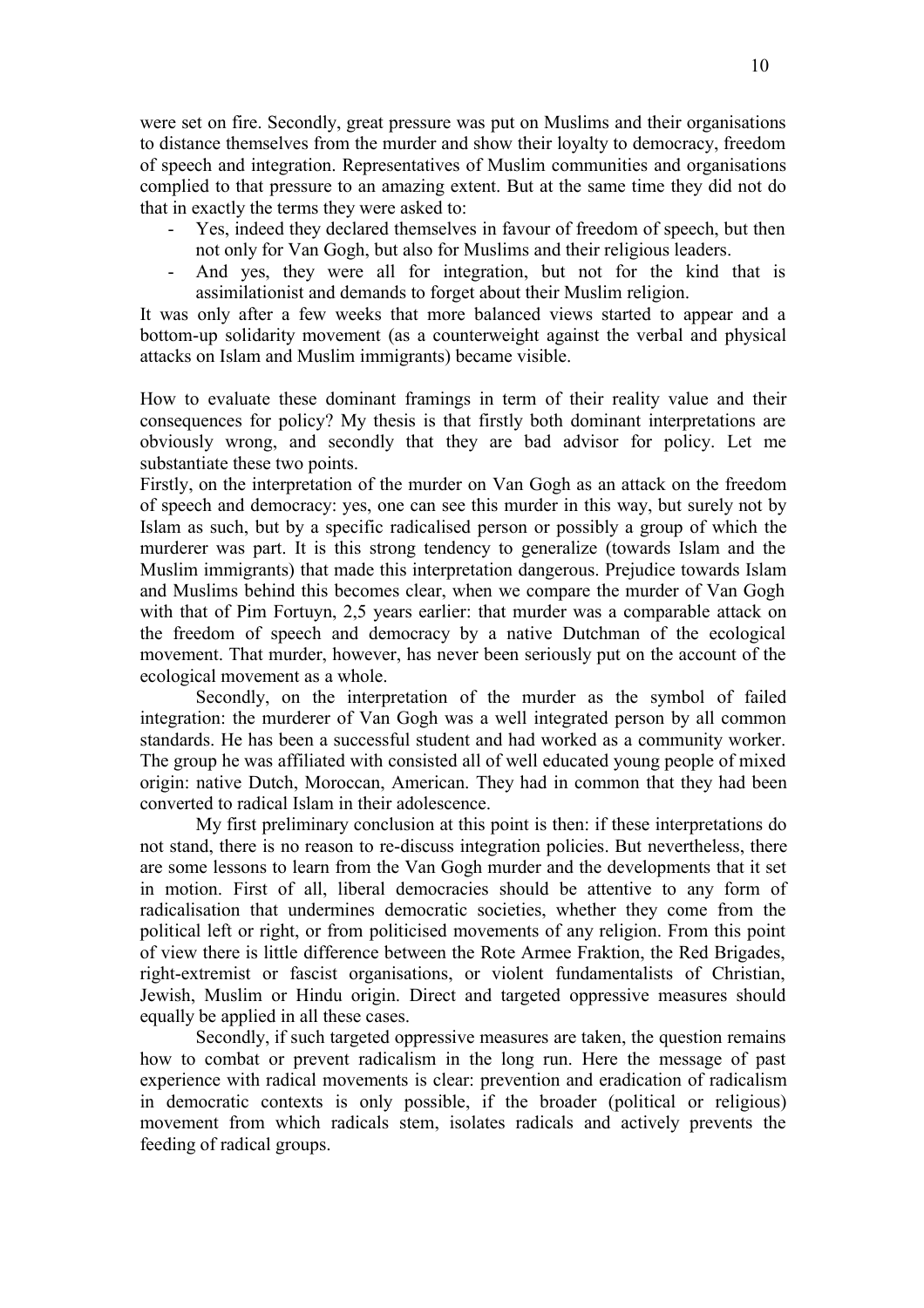In this case Islamic communities and organisations are to be the most important partners to do this. The cooperation of all Muslims is needed to isolate and prevent Islamic radicalism and trust is the only basis on which that cooperation can be won. Polarization as it has taken place in the Netherlands after the Van Gogh murder did and does exactly the opposite: starting basically from distrust it tends to (implicitly or explicitly) make all Muslims co-responsible for the radicalism, and it puts an impossible pressure on Muslims that works counterproductive.

### **5. Is the Dutch Model of Integration in Disarray?**

This final question should be answered with both yes and no, to be explained as follows:

Yes, the Dutch integration policy is in disarray, if we take a close look at how these policies are managed nowadays, particularly at the national level. That management has become the victim of polarisation and tries to answer primarily the populist vote. Nearly all of the recent new measures of that policy do have a strong symbolic, political message. I call them symbolic, because in most cases the government does not have adequate instruments to implement them. The tone of policy management is authoritarian and policies are more and more mandatory, laying the burden of integration unequally on the shoulders of immigrants. Many of the new measures, such as the requirements of command of the Dutch language and knowledge of Dutch society before admission to the Netherlands is given, are furthermore implicitly or explicitly meant to restrict immigration. In my view this is the wrong order of things. The consequence is that such a policy polarizes, sustains and increases the divide between natives and immigrants, feeding distrust rather than the trust among immigrants that is needed to speed up integration processes of admitted immigrants.

The answer is also partly no, for two reasons. The first is that many of the earlier instruments developed in twenty years of integration policies, are still in place. And they have had their effects and they still have, in spite of the predominant definition of the failure of these policies. A number of these instruments, such as the early reception courses are good instruments. There is a real danger, however, that participation in these early reception programmes will decrease as a consequence of the recent reform of this policy, implying on the one hand a rigorous, overall and mandatory implementation, but at the same time putting the financial burden of it on the immigrants themselves and leaving the implementation of the programme to local authorities and the free market.

A second reason for the no-answer is that apart from the national level policies that we have discussed until now, the situation at the local level gives more reason for optimism. It is at this local level that integration takes place, and where policies have to be implemented. What we see increasingly is resistance to the new national policies at that local level, coming both from the local government, but increasingly also from civil society at large. In my view the key for future policies and its implementation lies at the local level. It is there that practical solutions have to be found for difficult and long-term integration processes.

Rinus Penninx is professor of Ethnic Studies and director of the Institute for Migration and Ethnic Studies (IMES) of the University of Amsterdam since 1993, co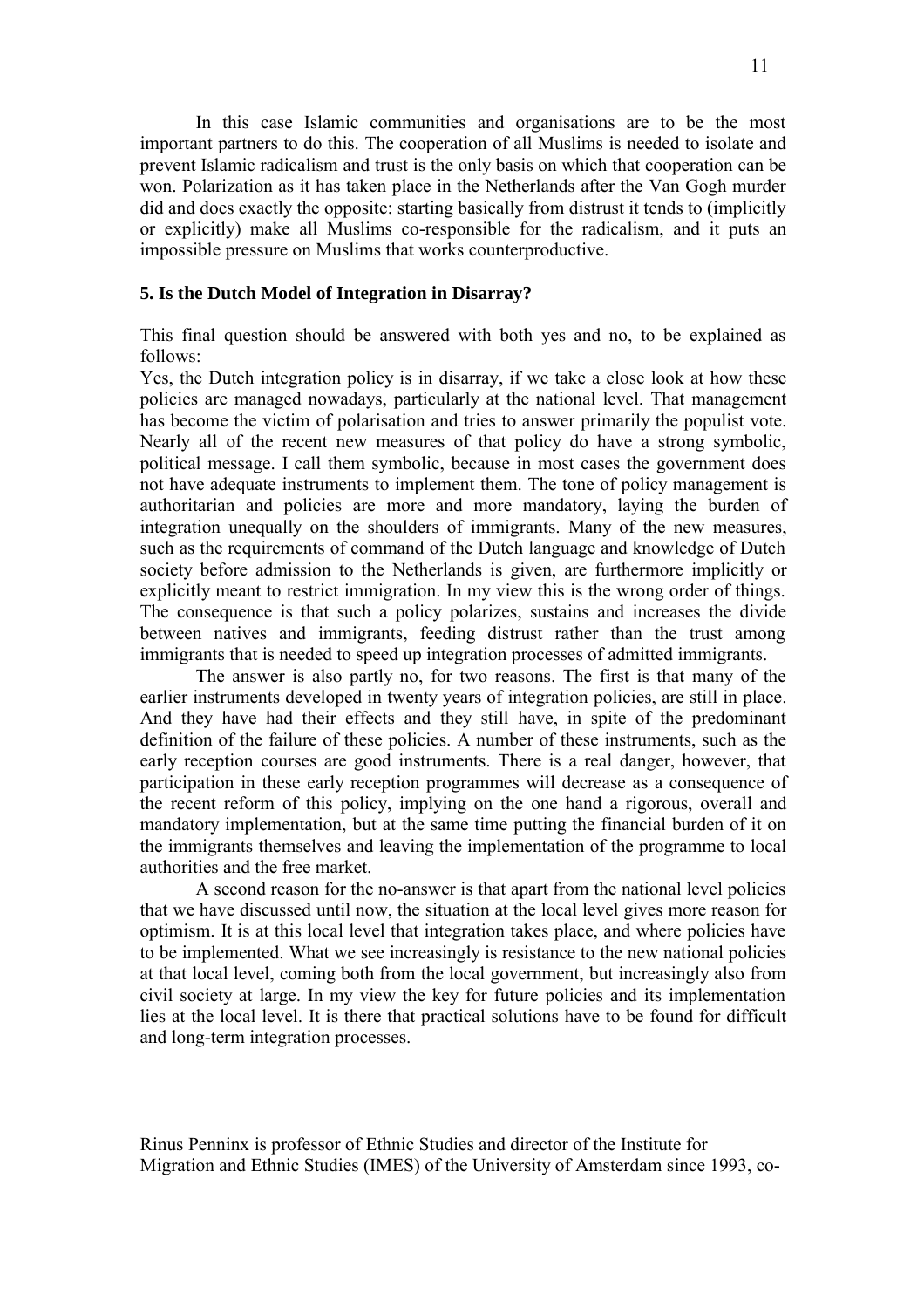chair of International Metropolis since 1999 and coordinator of the IMISCOE-Network of Excellence since 2004.

He has written for many years on migration, minorities' policies and ethnic studies. His report `Ethnic Minorities' (1979) for the Dutch Scientific Council for Government Policy (WRR) formed the starting point for integration policies in the Netherlands. From 1978 to 1988 he worked as a senior researcher in the Research and Development Department of the Ministry of Welfare, Public Health and Culture, particularly for research relating to migration and integration of immigrants in the Netherlands.

His recent publications in English include *Newcomers: Immigrants and their descendants in the Netherlands 1550-1995* (with Jan Lucassen), Het Spinhuis Publishers 1997; *Immigrant Integration: the Dutch case* (with Hans Vermeulen), Het Spinhuis Publishers 2000; *Trade Unions, Immigration and Immigrants in Europe 1960-1993* (with Judith Roosblad), Berghahn Books 2000; *Western Europe and its Islam* (with Jan Rath, Kees Groenendijk and Astrid Meyer), Brill 2001, and *Citizenship in European Cities* (with Karen Kraal, Marco Martiniello and Steven Vertovec), Ashgate 2004.

### **Bibliographic references**

Beune, H. & A.Hessels (1983)

Minderheid – Minder recht? Een inventarisatie van bepalingen in de Nederlandse wet- en regelgeving waarin onderscheid wordt gemaakt tussen allochtonen en autochtonen. Den Haag: Staatsuitgeverij.

Entzinger, H.B. (1975)

`Nederland immigratieland?', in: Beleid en Maatschappij, 2 (1975) 12, 326-336. Entzinger, H. (2003)

The Rise and Fall of Multiculturalism: The Case of the Netherlands. In: C. Joppke. and E. Morawska (Eds.) Toward Assimilation and Citizenship: Immigrants in Liberal Nation-States. Hampshire: Palgrave, pp. 59-86.

Fermin, A. (1997)

Nederlandse politieke partijen over minderhedenbeleid 1977-1995. Proefschrift Rijksuniversiteit Utrecht, Amsterdam: Thesis Publishers.

Guiraudon, V. (1998)

Citizenship Rights for Non-Citizens: France, Germany and the Netherlands. In: C. Joppke (Ed.) Challenge to the Nation-State. Oxford: Oxford University Press.

Hajer, M. & M. Maussen (2004)

`Links en de moord', in: Socialisme en Democratie, nr 12, 2004. Also available at **http://www.transformaties.org/bibliotheek/hamalimo.htm**

Hoppe, R. (1987)

`Etniciteit, Politiek en Beleid' in: R. Hoppe (ed.), Etniciteit, Politiek en Beleid. Veertig jaar minderhedenbeleid: van onbedoelde beleidsevolutie tot gefrustreerde beleidsopvolging. Amsterdam: VU Uitgeverij.

Jonkers, P., (2003)

Diskwalificatie van Wetgeving; de totstandkoming en uitvoering van de Wet Bevordering evenredige arbeidsdeelname Allochtonen (Wbeaa). Amsterdam: Aksant. Köbben, A. (1979)

`De gijzelingsakties van Zuidmolukkers en hun effekten op de samenleving', in: Transaktie, 8 (1979) 2, 147-154.

Lucassen, J. & R. Penninx, (1997)

Newcomers, immigrants and their descendants in the Netherlands 1550-1995. Amsterdam: Het Spinhuis.